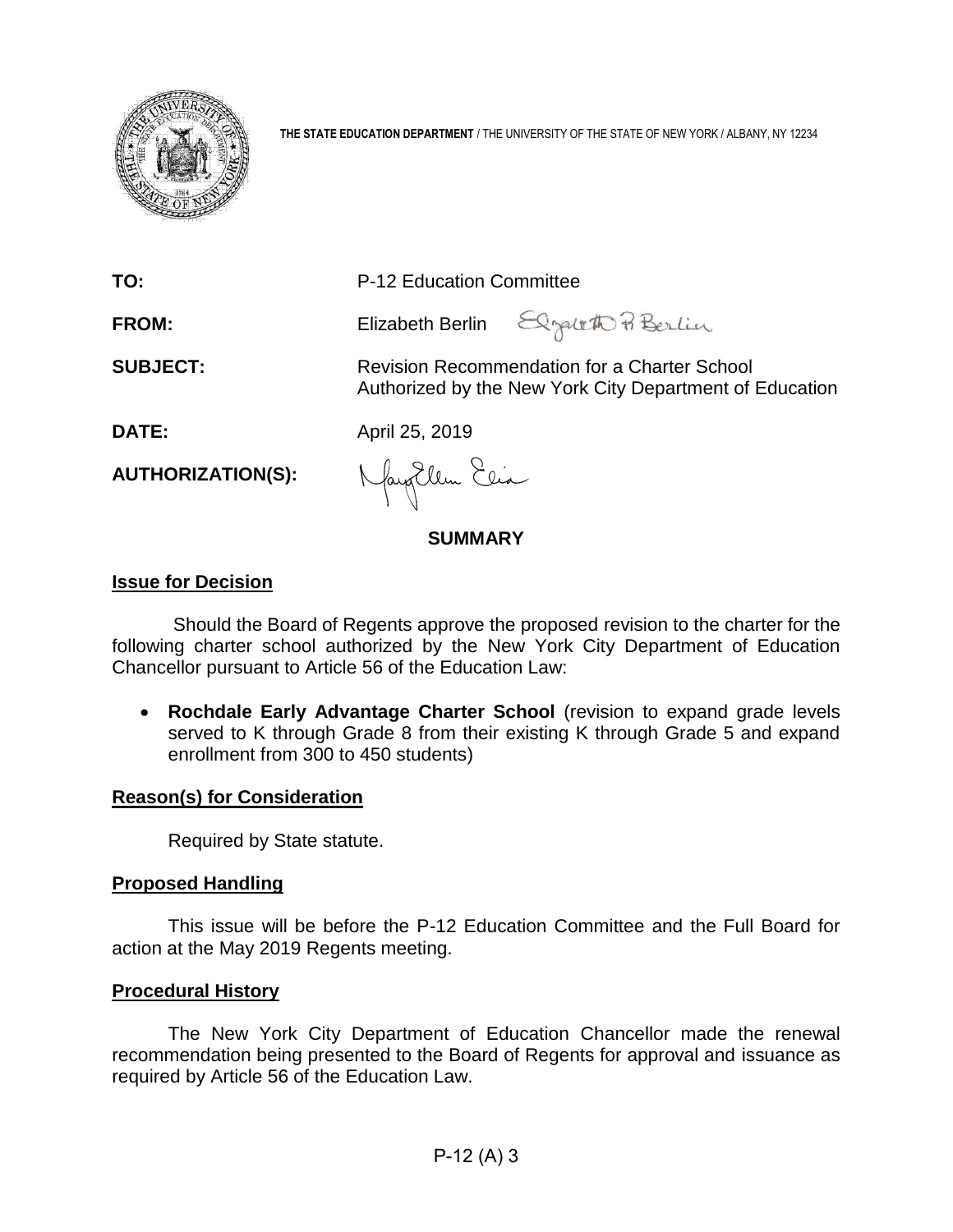# **Background Information**

The New York City Department of Education Chancellor recommends that the Board of Regents amend the charter of the Rochdale Early Advantage Charter School. Information about the revision request is provided below.

## **Related Regents Items**

## **Rochdale Early Advantage Charter School**

[December 2009 Initial Charter](https://www.regents.nysed.gov/meetings/2009Meetings/December2009/1209emsca7.htm) https://www.regents.nysed.gov/meetings/2009Meetings/December2009/1209emsca7.htm

[September 2014 Revision \(add CEO\)](http://www.regents.nysed.gov/common/regents/files/914p12a2.pdf) http://www.regents.nysed.gov/common/regents/files/914p12a2.pdf

[December 2014 First Renewal](http://www.regents.nysed.gov/common/regents/files/1214p12a3Revised.pdf) http://www.regents.nysed.gov/common/regents/files/1214p12a3Revised.pdf

[March 2017 Second Renewal](http://www.regents.nysed.gov/common/regents/files/317p12a8revised.pdf) http://www.regents.nysed.gov/common/regents/files/317p12a8revised.pdf

## **Recommendation**

VOTED: That the Board of Regents finds that: (1) the charter school meets the requirements set out in Article 56 of the Education Law, and all other applicable laws, rules and regulations; (2) the charter school can demonstrate the ability to operate in an educationally and fiscally sound manner; (3) granting the request to amend the charter is likely to improve student learning and achievement and materially further the purposes set out in subdivision two of section twenty-eight hundred fifty of Article 56 of the Education Law; and (4) granting the request to amend the charter will have a significant educational benefit to the students expected to attend the charter school, and the Board of Regents therefore approves the charter revision for **Rochdale Early Advantage Charter School** and amends the provisional charter accordingly.

## **Timetable for Implementation**

The Regents action for the above-named charter school will become effective immediately.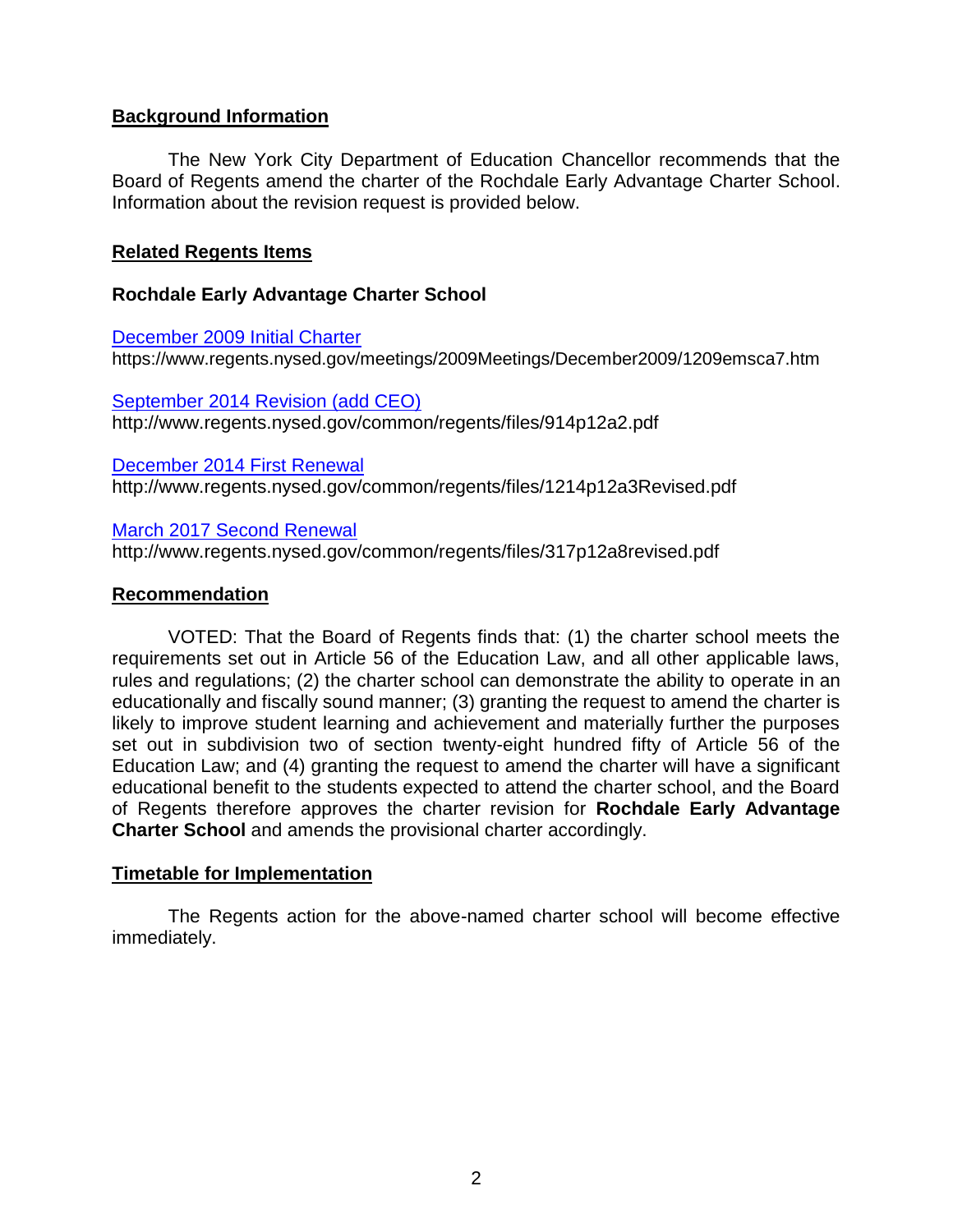# **Rochdale Early Advantage Charter School**

| <b>Name of Charter School</b>                                        | Rochdale Early Advantage Charter School                                                                                                                                                                                                                                                                                                                                                                                                                                                                                                                                                                                                                                                                                                                                                                            |
|----------------------------------------------------------------------|--------------------------------------------------------------------------------------------------------------------------------------------------------------------------------------------------------------------------------------------------------------------------------------------------------------------------------------------------------------------------------------------------------------------------------------------------------------------------------------------------------------------------------------------------------------------------------------------------------------------------------------------------------------------------------------------------------------------------------------------------------------------------------------------------------------------|
| <b>Board Chair</b>                                                   | Dr. Lillian Hamer                                                                                                                                                                                                                                                                                                                                                                                                                                                                                                                                                                                                                                                                                                                                                                                                  |
| <b>District of location</b>                                          | NYC CSD 28 (Queens)                                                                                                                                                                                                                                                                                                                                                                                                                                                                                                                                                                                                                                                                                                                                                                                                |
| <b>Opening Date</b>                                                  | Fall 2009                                                                                                                                                                                                                                                                                                                                                                                                                                                                                                                                                                                                                                                                                                                                                                                                          |
| <b>Charter Terms</b>                                                 | Initial Charter: December 15, 2009 -<br>$\bullet$<br>December 14, 2014<br>First Renewal: December 15, 2014 - June<br>$\bullet$<br>30, 2017<br>Second Renewal: July 1, 2017 - June 30,<br>2022                                                                                                                                                                                                                                                                                                                                                                                                                                                                                                                                                                                                                      |
| <b>Current Term Authorized Grades/ Approved</b><br><b>Enrollment</b> | K - Grade 5/300 students                                                                                                                                                                                                                                                                                                                                                                                                                                                                                                                                                                                                                                                                                                                                                                                           |
| <b>Comprehensive Management Service Provider</b>                     | None                                                                                                                                                                                                                                                                                                                                                                                                                                                                                                                                                                                                                                                                                                                                                                                                               |
| <b>Facilities</b>                                                    | 122-05 Smith Street, Jamaica (Private<br>$\bullet$<br>Space)<br>110-51 Guy R Brewer Blvd, Queens<br>$\bullet$<br>(Private Space)                                                                                                                                                                                                                                                                                                                                                                                                                                                                                                                                                                                                                                                                                   |
| <b>Mission Statement</b>                                             | The School's mission is "to provide an early college<br>preparatory program serving students from<br>kindergarten through grade five.<br>REACS is<br>committed to a balanced multi-literacy approach,<br>educating each student to stand out from the<br>crowd intellectually, historical-culturally, digitally,<br>economically, physically, artistically, and civically,<br>in an increasingly diverse and fast changing global<br>society. Driven by the principles of purpose,<br>proficiency, Rochdale<br>passion<br>and<br>Early<br>Advantage Charter School will offer each student<br>a challenging, college-bound education that<br>develops character and critical thinking ability<br>infused with family and social values to support<br>lifelong learning, leadership and productive<br>citizenship." |
| <b>Key Design Elements</b>                                           | Curriculum<br>$\bullet$<br>Assessments and use of data<br>Enrichment opportunities<br>$\bullet$<br>Special populations<br><b>Staffing</b><br>Professional development<br><b>Supportive Environment</b><br>School culture                                                                                                                                                                                                                                                                                                                                                                                                                                                                                                                                                                                           |
| <b>Requested Revisions</b>                                           | Expand grade levels served to K through Grade 8<br>from their existing K through Grade 5 and<br>expand enrollment from 300 to 450 students.                                                                                                                                                                                                                                                                                                                                                                                                                                                                                                                                                                                                                                                                        |

#### **Charter School Summary**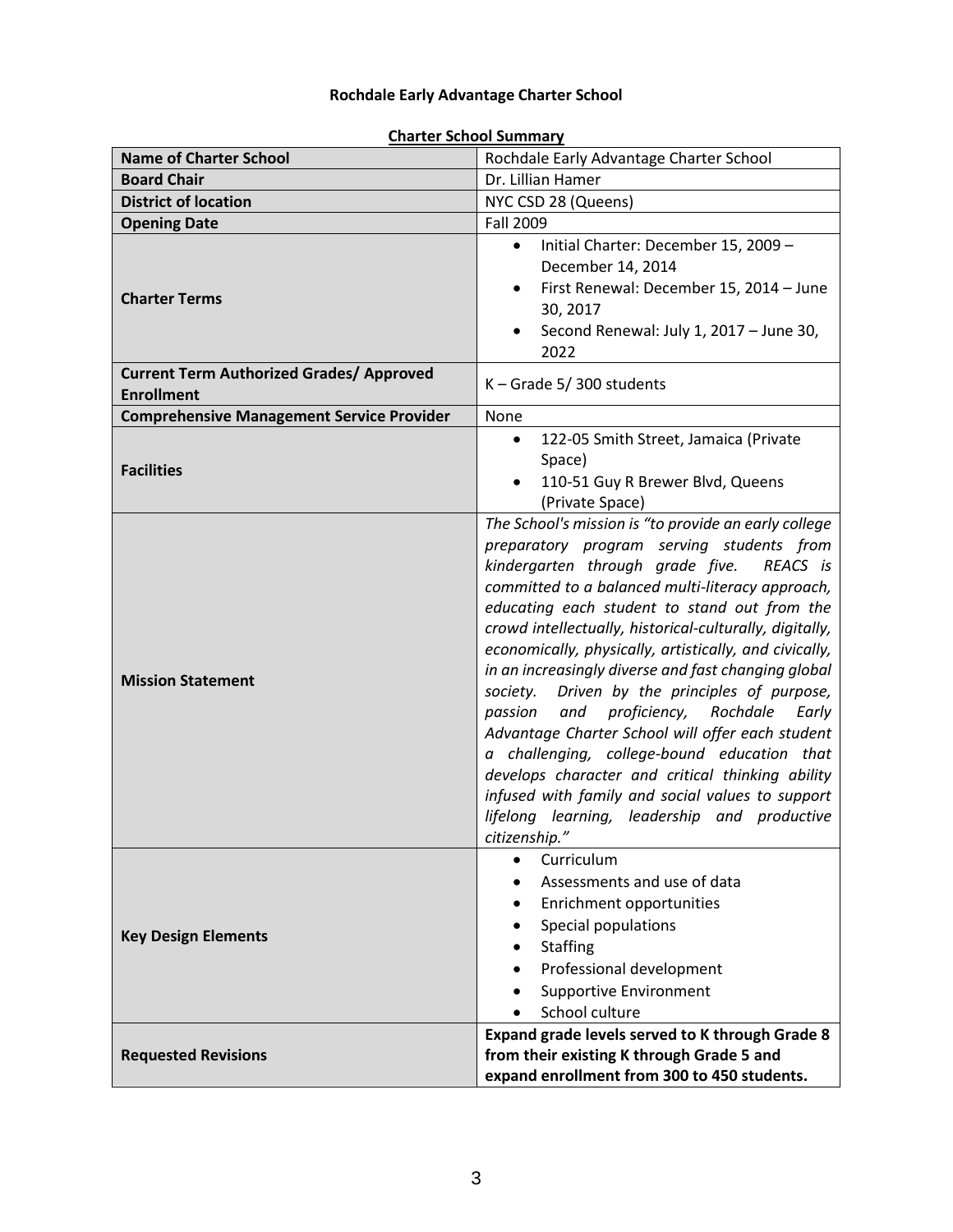The Board of Regents granted an initial charter to Rochdale Early Advantage Charter School in December 2009. The school opened for instruction in September 2010 initially serving 68 students in K through Grade 1. Rochdale's charter was subsequently renewed by the Board of Regents in 2014 and 2017. A material revision to add a CEO was approved by the Board of Regents in 2014.

Due to strong academic outcomes and high demand from the community, the school's Board of Trustees request that the Board of Regents approve a material revision to the school's charter to expand to serve Grades 6 through 8 with total authorized enrollment of 450.

|                                            | Year 1<br>2017 to 2018 | Year 2<br>2018 to 2019 | Year 3<br>2019 to 2020 | Year 4<br>2020 to 2021 | Year 5<br>2021 to 2022 |
|--------------------------------------------|------------------------|------------------------|------------------------|------------------------|------------------------|
| Grade<br>Configuration                     | $K -$ Grade 5          | $K -$ Grade 5          | $K -$ Grade 5          | $K -$ Grade 5          | $K -$ Grade 5          |
| <b>Total Approved</b><br><b>Enrollment</b> | 238                    | 300                    | 300                    | 300                    | 300                    |

#### **Current Grade Levels and Approved Enrollment**

#### **Proposed Renewal Term Grade Levels and Approved Enrollment**

|                                            | 2019 to 2020  | 2020 to 2021  | 2021 to 2022  |
|--------------------------------------------|---------------|---------------|---------------|
| Grade<br>Configuration                     | $K -$ Grade 6 | $K -$ Grade 7 | $K -$ Grade 8 |
| <b>Total Approved</b><br><b>Enrollment</b> | 350           | 400           | 450           |

| Table 1: Elementary/Middle School Assessment Proficiency Outcomes for All Students: |
|-------------------------------------------------------------------------------------|
| <b>School, District &amp; State Level Aggregates</b>                                |

|                 | <b>ELA</b>    |           |                          |     |                                 |                 | <b>Math</b> |                                       |            |                                        |
|-----------------|---------------|-----------|--------------------------|-----|---------------------------------|-----------------|-------------|---------------------------------------|------------|----------------------------------------|
| All<br>Students | უ<br>Rochdale | 28<br>CSD | Variance to<br>28<br>CSD | NYS | $\mathsf{c}$<br>Variance<br>NYS | ပ္ပ<br>Rochdale | CSD 28      | $\mathsf{c}$<br>28<br>Variance<br>CSD | <b>SAN</b> | $\mathbf{c}$<br>Variance<br><b>SAN</b> |
| 2016-2017       | 52%           | 43%       | $+9$                     | 40% | $+12$                           | 51%             | 46%         | $+5$                                  | 45%        | $+6$                                   |
| 2017-2018       | 61%           | 51%       | $+10$                    | 45% | $+16$                           | 54%             | 53%         | $+1$                                  | 49%        | $+5$                                   |

*Note: Data in Table 1 represents tested students in grades 3-5 at Rochdale CS, CSD 28, and at the state who scored proficiently (level 3 or above) on each state assessment. This table was created using grade level data to generate the comparative values, the percent difference between the school's performance and the district or state averages. All values were calculated to the nearest whole number; therefore, the percent differences may show a rounded value.*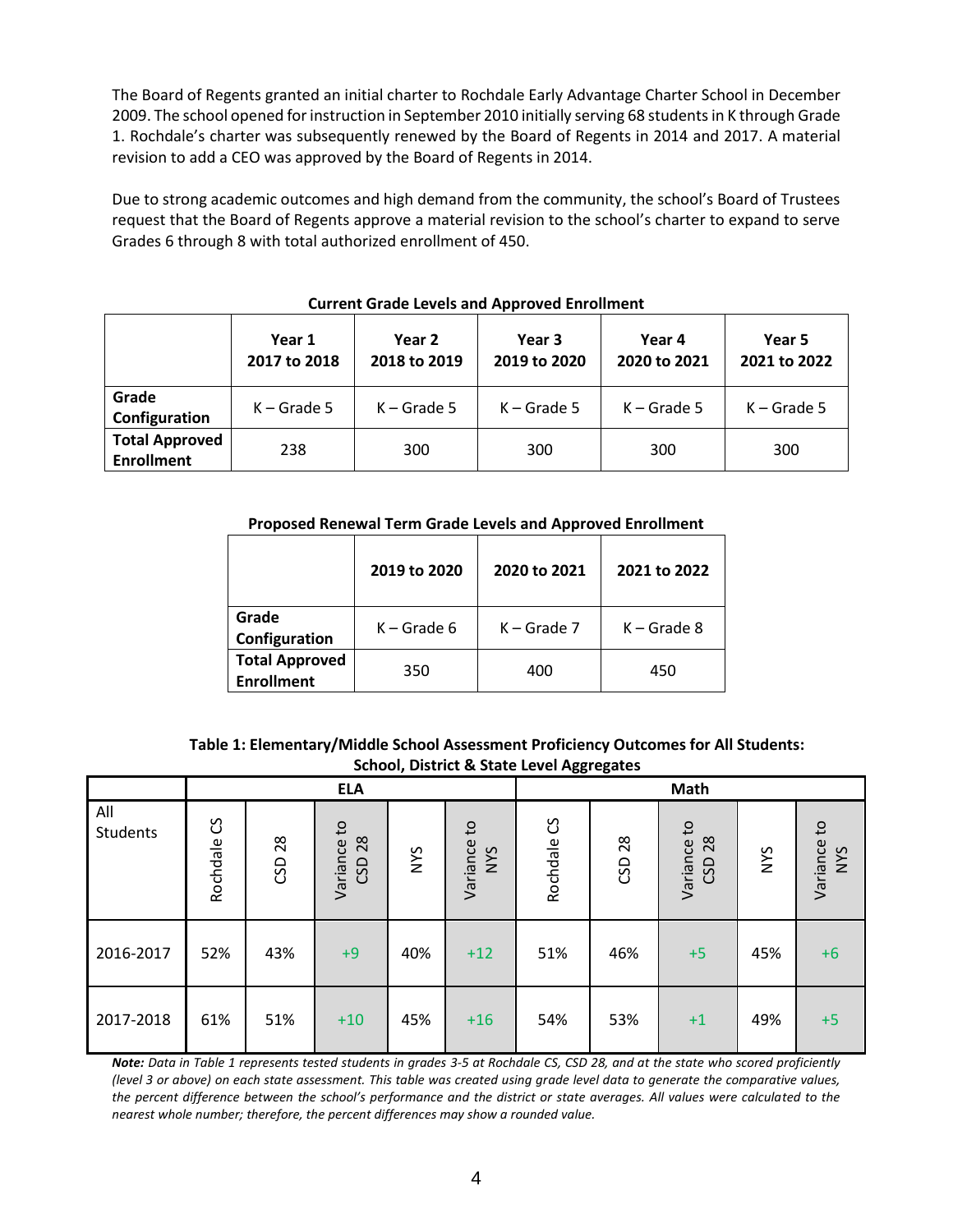The school's performance with special populations has consistently exceeded that of the host CSD.

| Subject            | <b>School Year</b> | <b>Students with</b><br><b>Disabilities</b><br>(Variance to the<br>district of<br>location) | <b>English Language</b><br><b>Learners</b><br>(Variance to the<br>district of<br>location) | <b>Economically</b><br><b>Disadvantaged</b><br>(Variance to the<br>district of<br>location) |
|--------------------|--------------------|---------------------------------------------------------------------------------------------|--------------------------------------------------------------------------------------------|---------------------------------------------------------------------------------------------|
| <b>ELA</b>         | 2016-2017          | $17\% (+7)$                                                                                 | $\ast$                                                                                     | $46\% (+10)$                                                                                |
|                    | 2017-2018          | $24\% (+6)$                                                                                 | $\ast$                                                                                     | $54\% (+10)$                                                                                |
|                    | 2016-2017          | $17\% (+1)$                                                                                 | $\ast$                                                                                     | $44\% (+6)$                                                                                 |
| <b>Mathematics</b> | 2017-2018          | $19% (-4)$                                                                                  | $\ast$                                                                                     | $49% (+4)$                                                                                  |

**Table 2: Elementary/Middle School Assessment Proficiency Outcomes for Special Populations**

*\*Suppressed data.*

According to the 2017-2018 school year ESEA accountability designations, Rochdale Early Advantage Charter School is *In Good Standing*.

| Table Sa. Student Demographics<br><u>Nuchadie Charter School Compared to District of Eucation</u> |             |           |          |               |        |          |  |
|---------------------------------------------------------------------------------------------------|-------------|-----------|----------|---------------|--------|----------|--|
|                                                                                                   |             | 2016-2017 |          | 2017-2018     |        |          |  |
| <b>Student Population</b>                                                                         | Rochdale CS | CSD 28    | Variance | უ<br>Rochdale | CSD 28 | Variance |  |
| <b>Students with Disabilities</b>                                                                 | 16%         | 18%       | $-2$     | 14%           | 19%    | -5       |  |
| English Language Learners                                                                         | 0%          | 17%       | $-17$    | 1%            | 18%    | $-17$    |  |
| Economically<br>Disadvantaged                                                                     | 75%         | 64%       | $+11$    | 71%           | 69%    | $+2$     |  |